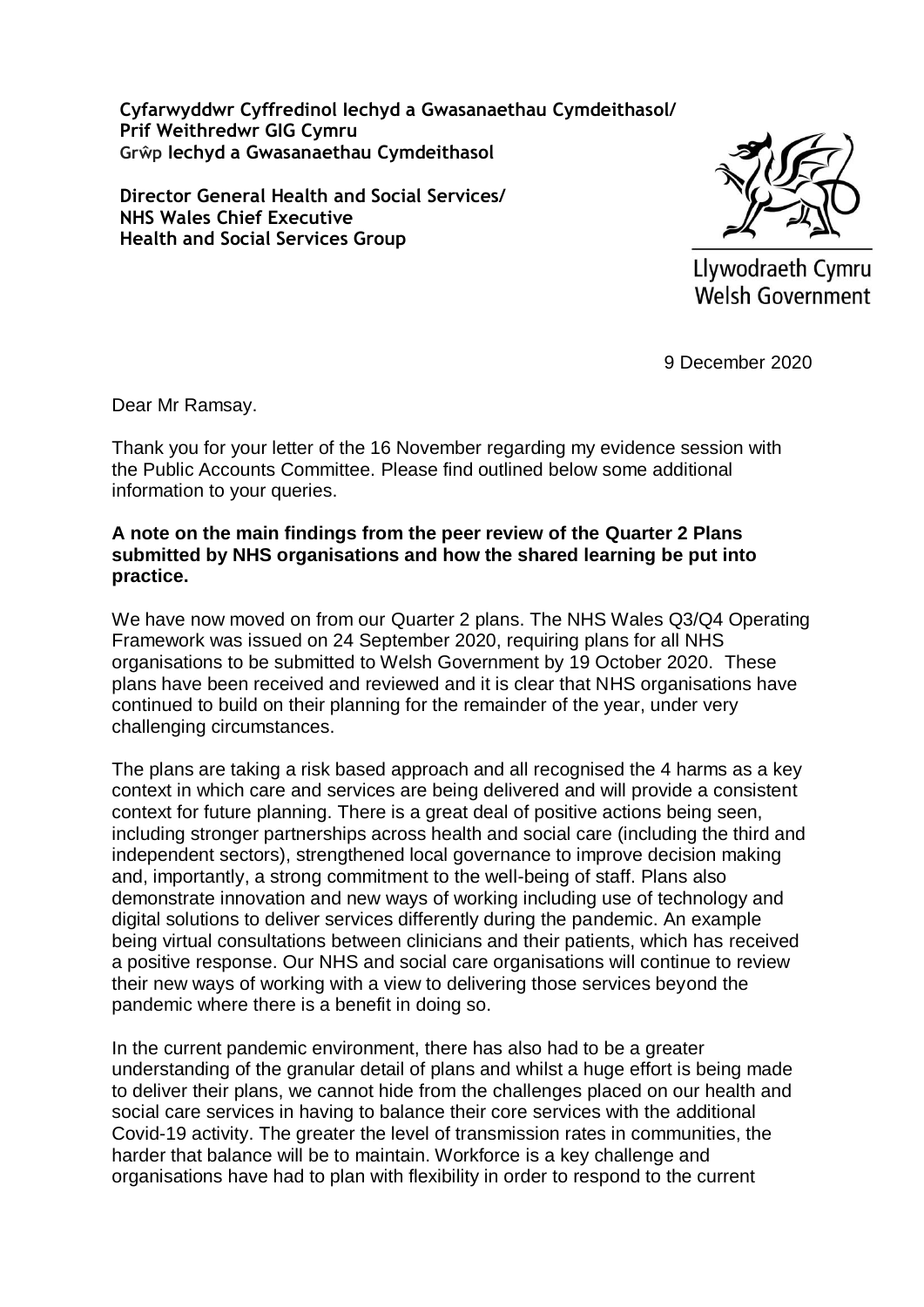pandemic crisis. For example, an added complexity and demand for Q3/4 will be the vaccine deployment. This has involved the need to make most use of the skills and resources available and this is why partnership working is so important.

We must also recognise that since these plans were developed, we have seen a rise in Covid related activity and you will know that we implemented a 'fire break' with tighter restrictions over a two-week period to help reduce the spread of infection. This will mean that services have had to make difficult decisions to ensure care is provided to those based on need. We will continue to work closely with our key partners and monitor the position going forward.

## **An update on the outcomes of the meetings the Finance Director has had with each organisation to review their financial plans and latest year-end forecasts.**

As, I referred to in my letter of 3<sup>rd</sup> November, I was determined at the beginning of the emergency period to ensure that sound processes of financial governance and management were secured from the outset by NHS organisations, recognising that decision-making had to be undertaken at pace to put in place the necessary interventions. I issued Accountable Officer and financial guidance to Chief Executives on 30<sup>th</sup> March outlining key considerations in taking urgent decisions in a pandemic environment, in line with the standards of 'Managing Welsh Public Money'.

I ensured that all NHS boards stood up appropriate governance structures to manage the emergency response locally, with Gold command taking major investment decisions within each organisation. Weekly communication meetings across the NHS Wales finance function were established and have continued with senior Health and Social Services Group finance officials and the Director of the Finance Delivery Unit to ensure an effective system-wide response. This included:

- a Finance Cell, chaired by my Director of Finance and including senior finance officials and representatives of the NHS Directors of Finance to ensure system over-sight and influence to all major issues and ensuring alignment of policy and operational delivery from a financial perspective across NHS Wales.
- a weekly call with all NHS Directors of Finance and senior officials to explore all emerging operational issues and risks that require a system response, and ensuring clear, consistent, and frequent communication on all issues to ensure clarity and consistency of approach.

A key focus of these communication channels has been ensuring NHS governance arrangements are fit for purpose, and responsive to the changing needs of the pandemic response. As examples of the issues covered, this has included:

- Review and reprioritisation of internal audit work programmes to support rapid reviews of governance arrangements where required;
- Engagement with Audit Wales on the NHS Wales finance community response; and
- Ensuring clear decision making structures in response to the risk of fraud from the need to significantly increase advance payments to suppliers to source additional PPE amongst global competition within an international supply chain significantly affected by COVID-19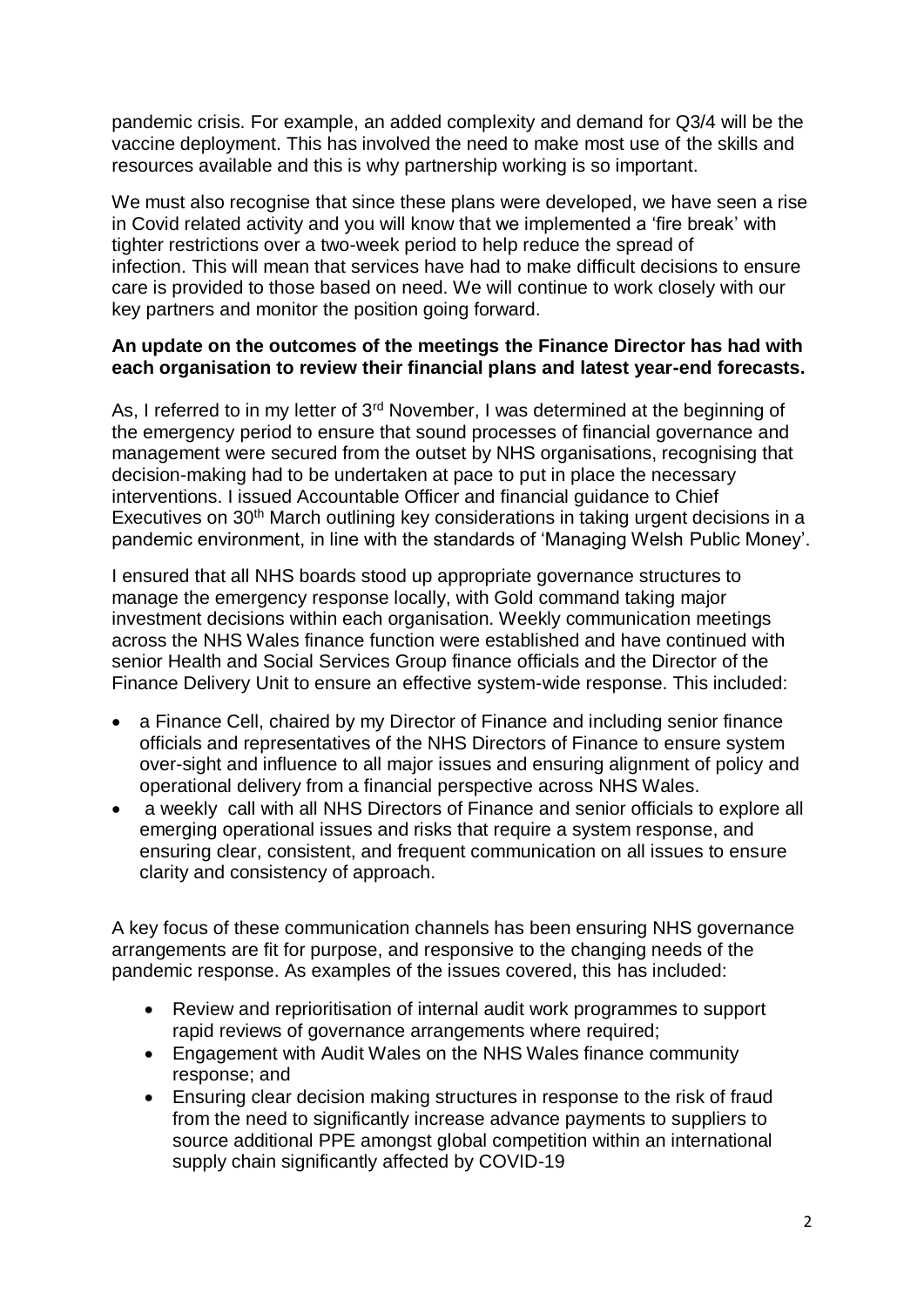Officials, with support from the Finance Delivery Unit, have established monthly financial monitoring arrangements to ensure that the impact on baseline NHS financial plans could be captured and carefully monitored. A detailed analysis of direct cost impacts, efficiency delivery impacts and offsetting resource savings is submitted monthly to Welsh Government by each NHS organisation.

In addition, bespoke and specific financial reporting exercises have been introduced across the system to key interventions, including workforce, PPE, Test, Trace and Protect, Field Hospitals and Mass Vaccination Planning. These additional monitoring processes have provided support to policy officials and NHS organisations, ensuring clear service, workforce, and financial assessments and building these in to ensure timely decision making through the relevant governance mechanisms for each of these programmes. This has aided Welsh Government officials in managing the financial impact for the NHS of the pandemic on the Health and Social Services MEG budget

To triangulate our approach with other systems, Welsh Government officials with the finance Delivery Unit have maintained regular and consistent engagement with senior NHS and government finance colleagues in Scotland and Northern Ireland, This has been a useful opportunity to share approaches, methodologies, and financial impacts, and to check and test our respective activity as both a peer challenge and also to test our thinking in refining our approaches and ensuring they are comprehensive.

As a key exercise in ensuring robust financial management of the Welsh Government NHS budget, meetings with each NHS finance director were held in early November, and covered the following issues:

- A cumulative assessment and challenge of the financial impact of the pandemic on each organisation, and the financial governance processes to manage this impact;
- A detailed review of both the year to date and forecast outturn positions for each organisation for 2020-21, alongside consideration of the financial elements of the Quarters 3 and 4 plans that had been submitted;
- An assessment by the Finance Delivery Unit of the robustness of financial plans as they aligned to service and workforce plans, which was tested and challenged in the meeting;
- Confirming a clear forecast and set of actions for each organisation, and reflection of good practice and system themes which are now featuring as part of weekly finance directors meetings; and
- Issues that needed to be progressed at a national level, predominately relating to consideration of the financial impact of the developing Mass Vaccination Programme. This will become part of the monthly monitoring process for the remainder of the financial year

In addition, we have confirmed capital resource limits for each organisation for the remainder of the year, based on a review process to ensure outstanding issues and risks have been appropriately captured.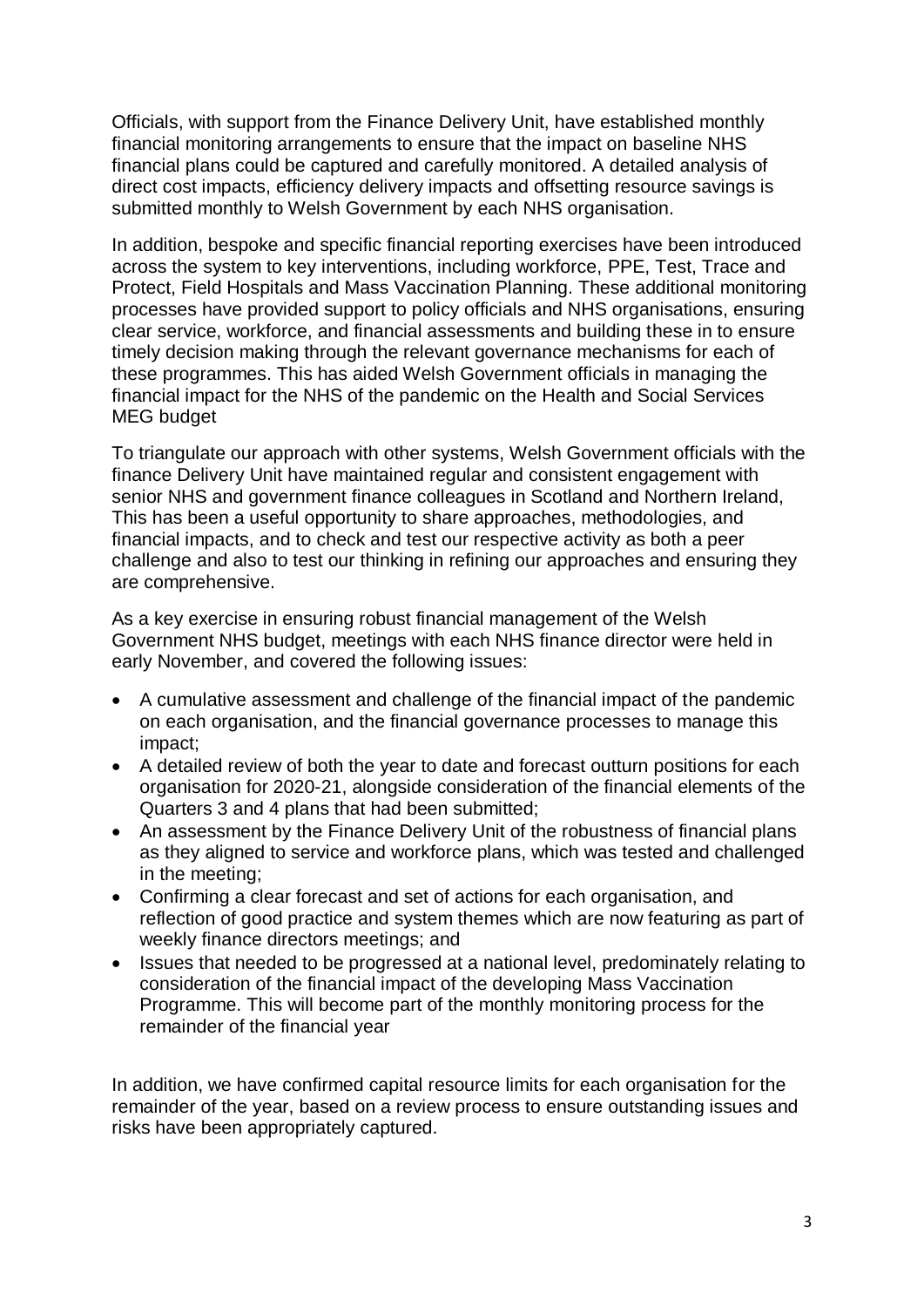The meetings with each NHS finance director provided a high degree of assurance that organisations now have the funding they need to respond to the ongoing impact of the pandemic and maintain other essential healthcare services over the winter period. Welsh Government have committed to fund all health and social care PPE costs until the end of the financial year, and are also allocating funding to meet the costs of the Test Trace and Protect programme. In addition, £371 million has been allocated to local health boards to support their local plans for the second part of the financial year.

As a consequence of the action we have taken to stabilise the NHS funding position, the only deficits now being forecast for the year-end relate to pre-covid planning deficits in Hywel Dda and Swansea Bay University Health Boards. Betsi Cadwaladr University Health Board is forecasting a balanced outturn following the Minister's announcement of the package of strategic assistance for the Board on the 3rd November.

#### **Details of the mechanisms the NHS has adopted to counter fraudulent practice in procurement.**

I refer you to the Written Statement issued by the Minister for Health and Social Services on the 19<sup>th</sup> November regarding PPE contracts. All contracts for PPE placed by NHS Wales Shared Services Partnership during the pandemic have been subject to review by a Finance Governance Group working within the governance arrangements for Velindre University NHS Trust, which hosts the Shared Services Partnership. The Group included input from NHS Wales counter-fraud specialists, as well as internal audit. In addition, under the requirements of the NHS Wales Act 2006, all NHS contracts above £1 million are submitted to me for review.

## **An overview of nursing ratios within the NHS and details of the number of retired nurses and doctors who have been re-employed to alleviate service pressures during the pandemic.**

The Welsh Government does not hold validated data on what the nursing ratios were within the NHS during the Covid19 pandemic and is therefore unable to give any detailed overview. Nurse staffing has been continuously adapting and evolving to meet the service needs throughout the pandemic.

A number of workforce resources were issued by HEIW in the spring including Covid-19 Workforce Planning Principles which were developed by the sub-group of the Workforce Cell, these 9 principles were to support NHS Wales organisations to adopt a consistent approach to the planning of their workforce during the Coronavirus pandemic and beyond. The principles identify that the workforce will be required to work differently, in new ways and settings and using different approaches including digital resources. The principles recognise the need to plan for surges and the return to the treatment of non-Covid patients and that workforce plans will have to be regularly reviewed to ensure that they remain resilient and adaptable to the workforce changes that will be required. They also highlight the importance of partnership working, the multidisciplinary team approach and the focus on enablement of patients and the wellbeing of the workforce.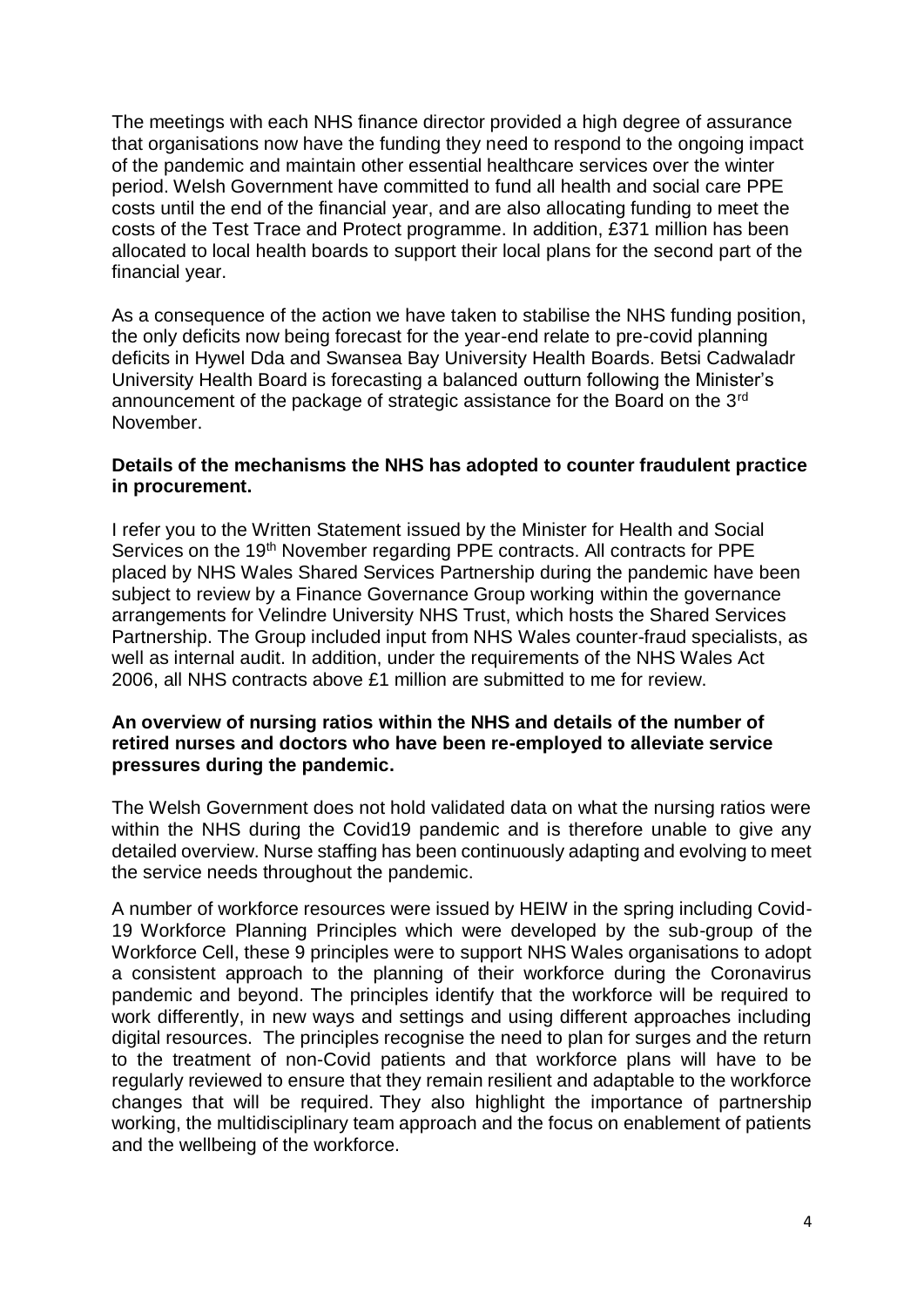The CNO wrote at the start of the Covid-19 pandemic in March 2020 to executive directors of nursing in NHS Wales regarding the professional guidance developed at a UK level regarding the approach that could be taken for staff ratios in critical care settings during the pandemic. This guidance was endorsed by the UK Chief Nursing Officers in association with a wide number of nursing professional associations and covered appropriate staffing levels for critical care throughout the various surge levels.

In July 2020 the CNO then issued a joint letter with the dep CMO, stating that lessons learnt across the UK, both in terms of the practicality and safety of operating at the higher the surge levels/ratios as well as the reality that staffing in most cases has not proved to be the limiting factor for critical care capacity, had led to a review of this guidance. It was agreed that the Critical Care Nursing Exceptional Surge Guidance referred to in the March letter would be withdrawn in Wales and that Health Boards should seek to meet the requirements set out in the Faculty of Intensive Care Medicine's bridging guidance. This week on the 23 Nov the CNO has written to the nurse directors to draw their attention to the Intensive Care Society and the UK Critical Care Nursing Alliance issued statements on nurse staffing for COVID wave two.

Both statements state: '*nurse: patient ratios are maintained at a minimum of one trained critical care nurse\* and one registered healthcare professional\*\* for two level 3 beds (compared with the normal 1:1 ratio), and one trained critical care nurse with one registered healthcare professional for four level 2 beds (compared to the normal 1:2 ratio). This should be achieved through the redeployment of staff from outside of critical care, who should have received surge training.'*

The CNO has asked if NHS Wales could support critical care units to ensure the staffing ratios outlined in the statement above are adhered to in order to secure patient safety and staff well-being in the second wave and possibly subsequent waves of the pandemic.

## **Details of the number of retired nurses and doctors who have been reemployed to alleviate service pressure during the pandemic.**

Based on information provided by NHS Wales Shared Services Partnership (NWSSP), we are aware of 40 GMC re-registrants and 53 NMC re-registrants currently deployed across NHS Wales. Please note this is not a rolling total of the temporary deployments to date; this information from the Electronic Staff Record shows active assignments. Temporary re-registrants that have since left would not be captured in these figures.

During July 2020, NWSSP conducted an online survey to establish the level of continued interest of those registrants who previously expressed an interest in returning to NHS Wales in the medium to long-term. Out of the 828 responses, 292 indicated that they would like to explore returning to the professional register permanently. Welsh Government officials are working with NWSSP colleagues to take this work forward.

## **A note on the Welsh Government review of the Townsend formula.**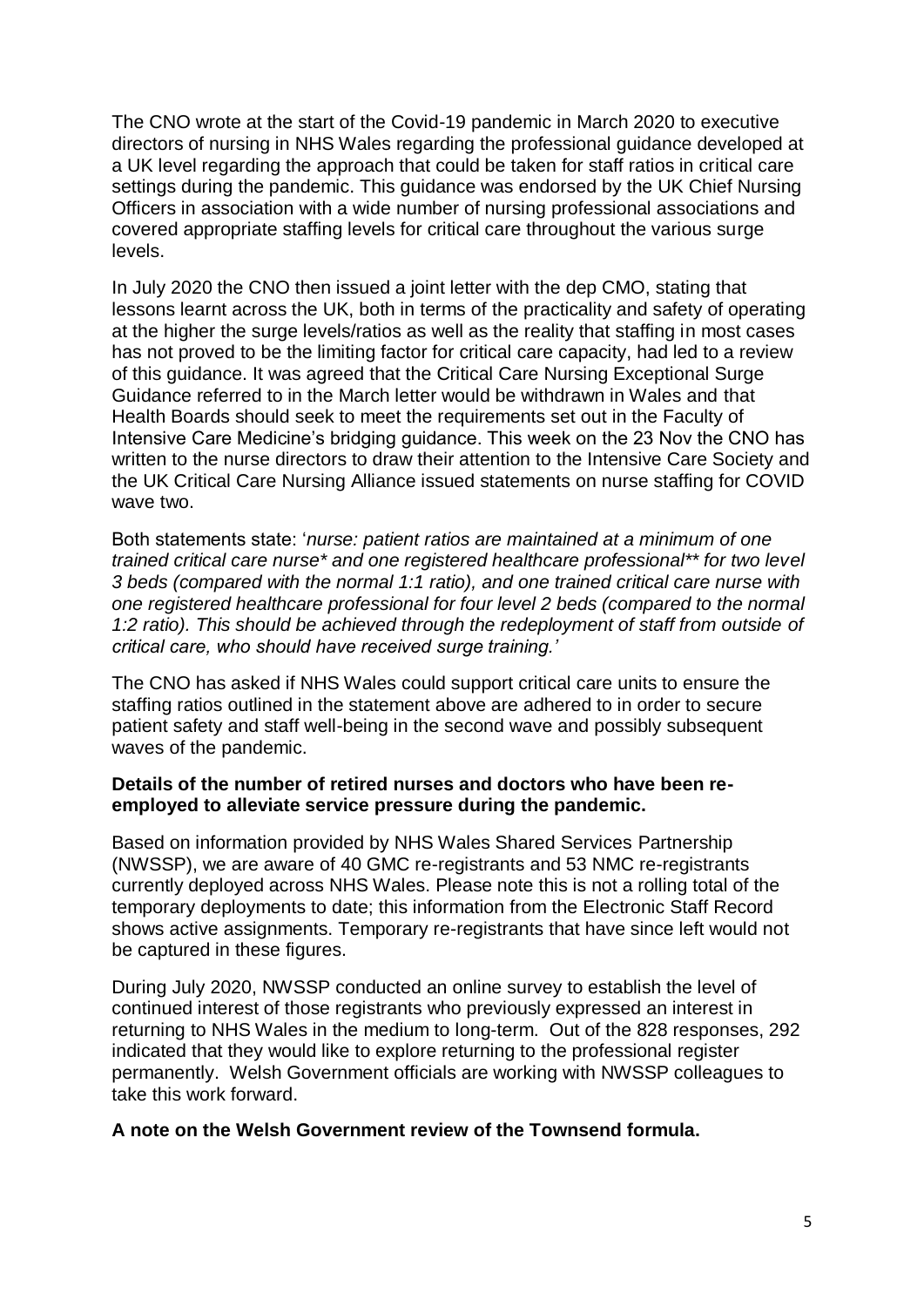In my evidence paper to the Committee for the session on 9<sup>th</sup> March, I included details of the revised formula that had been developed for hospital and community services. It is our intention to use that formula again, updated for more recent population and needs data, to distribute NHS growth funding to local health boards in 2021-22.

Work on further development of the formula for mental health was inevitably paused during the early stages of the pandemic, but restarted during the summer. Following informative engagement sessions with NHS Chairs, Vice-Chairs and the Mental Health Network, work is now underway to develop a formula to distribute mental health growth funding as part of the ring-fenced NHS mental health allocation. It is hoped to conclude this work early in the New Year, and to use the formula for distribution of growth funding to local health boards in 2021-22.

# **As we enter the second wave of the Covid pandemic, how are you prioritising non-Covid patients and ensuring that certain groups are not being adversely impacted by this prioritisation.**

The Covid pandemic has had a significant impact on the NHS's ability to deliver 'business as usual' services. During the first wave the NHS postponed a significant amount of non-covid, non-emergency work, while finding alternative mechanisms for delivering other services. A number of lessons were learnt from the first wave and there has been significant planning to maintain as many services as possible during the second wave. The major focus remains delivering care to those with the greatest clinical need over the last few months, in particular but not limited to maintaining and delivering essential services.

In this context, the essential services framework describes how we define essential, how decisions must still be taken at an individual patient level in discussion with their clinician. The framework aligns with the ethical framework and also advises Boards on the need to seek assurance etc. So, for example, cancer treatments, surgical and other medical treatments, such as: chemotherapy and radiotherapy have been and remain key priority areas. The framework can be found at:

[http://www.wales.nhs.uk/docopen/361703](https://eur01.safelinks.protection.outlook.com/?url=http%3A%2F%2Fwww.wales.nhs.uk%2Fdocopen%2F361703&data=04%7C01%7CRoger.Perks%40gov.wales%7Ccf9afb90e65945fa994f08d895594ca9%7Ca2cc36c592804ae78887d06dab89216b%7C0%7C0%7C637423558048231636%7CUnknown%7CTWFpbGZsb3d8eyJWIjoiMC4wLjAwMDAiLCJQIjoiV2luMzIiLCJBTiI6Ik1haWwiLCJXVCI6Mn0%3D%7C1000&sdata=M8j%2B4F2%2FpXK3VKm2ggM4NokixTplB0%2BiQtXvwTli%2F5E%3D&reserved=0) -English

## [http://www.wales.nhs.uk/docopen/361704](https://eur01.safelinks.protection.outlook.com/?url=http%3A%2F%2Fwww.wales.nhs.uk%2Fdocopen%2F361704&data=04%7C01%7CRoger.Perks%40gov.wales%7Ccf9afb90e65945fa994f08d895594ca9%7Ca2cc36c592804ae78887d06dab89216b%7C0%7C0%7C637423558048231636%7CUnknown%7CTWFpbGZsb3d8eyJWIjoiMC4wLjAwMDAiLCJQIjoiV2luMzIiLCJBTiI6Ik1haWwiLCJXVCI6Mn0%3D%7C1000&sdata=orjj0z1tNKvaGGgGWdtazFJufNDHge%2FQB2Le%2F5U8l8o%3D&reserved=0) - Welsh

In the second wave, while the focus remains on clinical need, there has been an increased focus on more urgent and routine services as well as covid and essential services.

In terms of planned care, The Royal College of Surgeons developed and issued guidance relating to the appropriate use of clinical prioritisation. The guidance covers a wide range of surgical procedures which by their nature have a clinical priority determining the point at which treatments should be undertaken. All health boards in Wales have implemented this guidance to determine how patients should be prioritised for treatment. It is recognised that this approach has limitations in that it considers risk of clinical harm from a life threatening lens.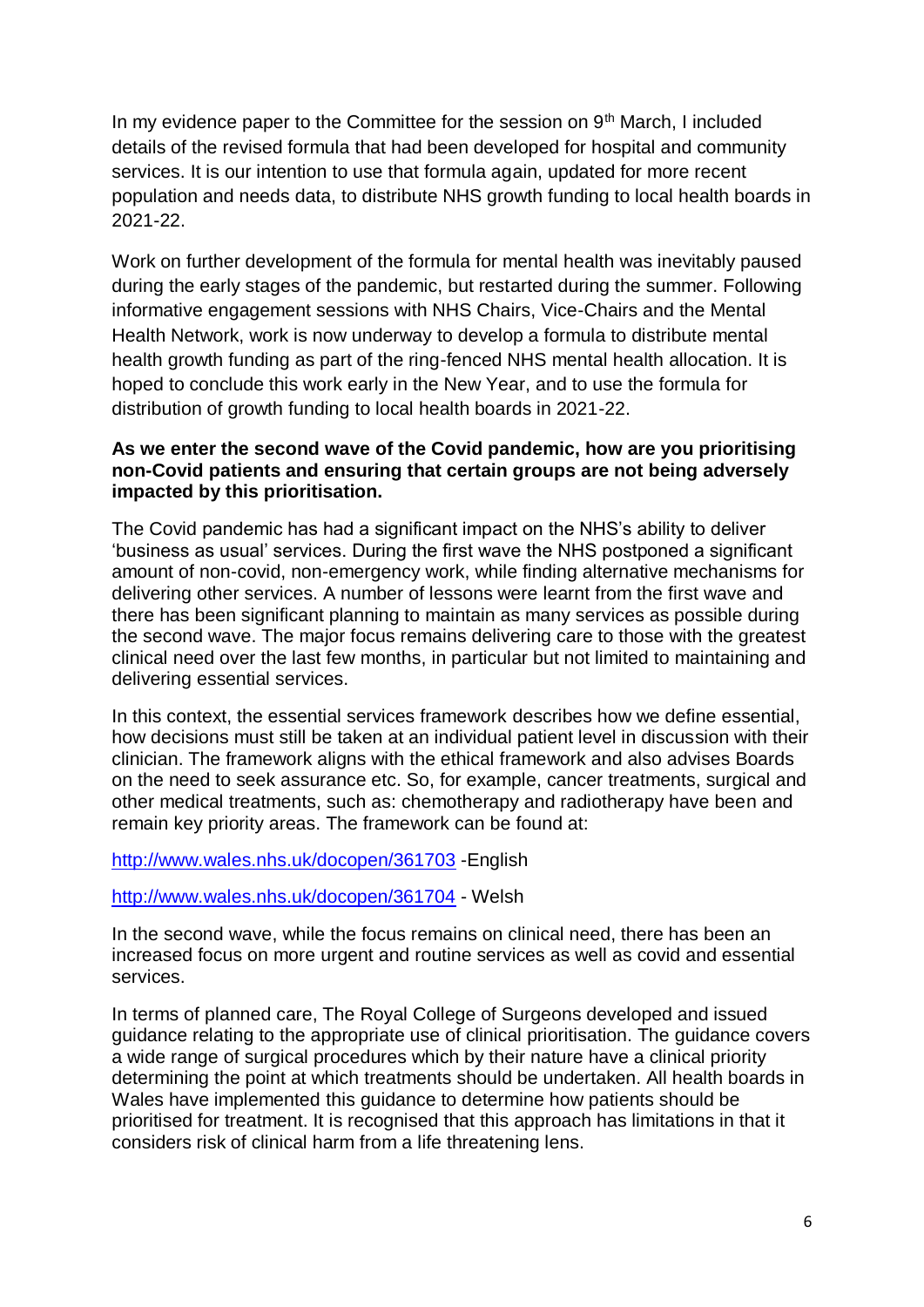Prioritisation at outpatient stage needs to be more clearly defined, work looking at speciality level is being undertaken in conjunction with the development of referral and advice support in primary care. Whilst this is happening health boards are reviewing their outpatient and follow up waiting lists to ensure that those most in need are prioritised.

Clinicians across Wales are regularly reviewing their lists to identify patients who need immediate review and care and are contacting patients to discuss any possible actions to support them while they wait.

The requirement for physical distancing in hospitals has made it more important than ever that we prioritise assessment and treatment of patients in most clinical need in Emergency Departments. To support the reduction in overcrowding, Welsh Government has allocated funding to Health Boards to develop 'contact first' pathfinders and 24/7 urgent primary care centres to ensure people with urgent care needs but who do not need immediate care are either scheduled into a slot at the Emergency Department or are signposted to the right place in the community, first time.

The limited amount of space and physical capacity at the front door of hospitals is also having consequences for the transfer of patients from ambulance vehicles to the care of hospital staff. This in turn can impact on responsiveness to some patients in the community and the Welsh Ambulance Services NHS Trust has implemented a 'demand management plan' that seeks to prioritise patients in most need of a rapid response if ambulance capacity has been impacted by delays in ambulance patient handover.

While hospital care is a significant contributor to planned and unscheduled care the 'workhorse' of the NHS in terms of activity remains Primary Care. A significant amount of work and planning has been undertaken in this area to provide greater resilience.

Throughout the periods of lockdown and restrictions, Primary Care services have been open and available for patients. Utilisation of cluster hubs at the outset initially meant that there was provision for all patients that needed urgent care. As the response to the pandemic developed, so has the response of practitioners, with routine activity rising steadily since the summer.

Through the pandemic, GPs have balanced resuming normal services with responding to the pandemic, through the introduction of new ways of working, such as telephone and video consultations and telephone triage. This has enabled GPs to increase the number of contacts with patients made through the pandemic.

From the end of March, after the initial lockdown, GP activity measured in patient contacts dropped to around 60% of normal activity. This stabilised through the summer, and as a result of the new ways of working, activity has risen considerably, with patient contacts at levels now comparable with 2019, albeit through different delivery models.

Building on previous initiatives, Welsh Government have funded health boards to set up Urgent Primary Centres on a 'pathfinder' basis. These 'pathfinder' centres based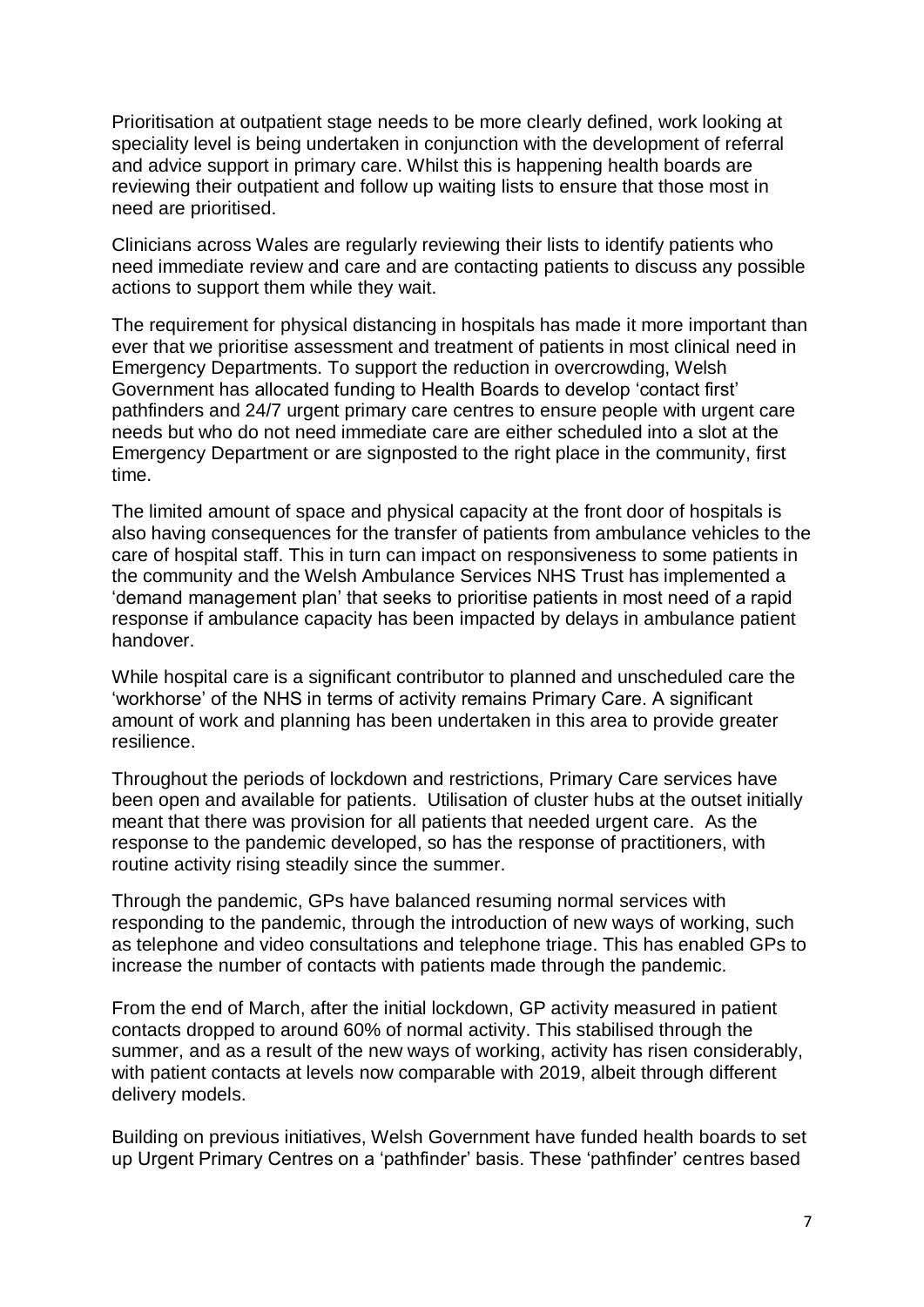around a cluster footprint will provide same day urgent care to their local community, reducing the pressure on Emergency Department and Out of Hours services,

The reduction in the prevalence and impact of seasonal flu through the delivery of the flu vaccination programme has been a significant priority. GPs have adapted practice to enable the flu vaccination programme to start successfully this year and to date uptake in the vaccine for the various risk groups is higher than at the same date in 2019. Current flu levels are negligible and many of the previous actions for covid 19 e.g social distancing and hand hygiene, will limit flu transmission also.

People recovering from COVID 19 need support from community rehabilitation services and a National Rehabilitation Framework has been published along with a suite of resources to help local services to plan.

While numbers may still be relatively small, some people are experiencing a range of effects such as breathless, fatigue and heart and lung issues. This is increasingly being referred to as Long COVID. At a national level, as we continue to learn about Long COVID, we will continue to update our existing guidance and develop additional resources.

The majority of dental practices remained 'open', for remote advice, prescriptions and for face to face assessment/care for urgent cases if absolutely necessary, from the end of March until the end of June. 15 Urgent Care Centres were established across the country. Approximately 2000 patients were being seen in person and treated weekly to June.

Since June dental services have opened more fully, Dentists and officials have developed and published standard operating procedures, as dentistry requires the use of Aerosol Generating Procedures (AGPs). Safe provision of AGPs in dental services, necessitates fallow time of up to one hour in surgeries following treatment procedures, and the utilisation of enhanced PPE in practice.

Improving ventilation and other measures to reduce fallow time has enabled the number of procedures to increase rapidly, with now over 20,000 patients seen each week. Overall patient through put levels are still low compared with 2019, with overall numbers being cared for at around 25% as practices concentrate on urgent care and delayed essential treatments. These treatment visits take longer than routine checkup appointments which impacts on patient numbers. Routine checks are now being resumed and numbers being seen increasing weekly.

During July, after practices initially opened, 74% of procedures were for urgent treatments. This has decreased since, with the proportions of treatments beginning to return to normal levels in recent months.

The volume of optometry services delivered have increased steadily since July. In July, around 47,000 claims for activity were recorded by opticians. This has increased by 38% in September, with over 65,000 claims submitted, 76% of 2019 levels.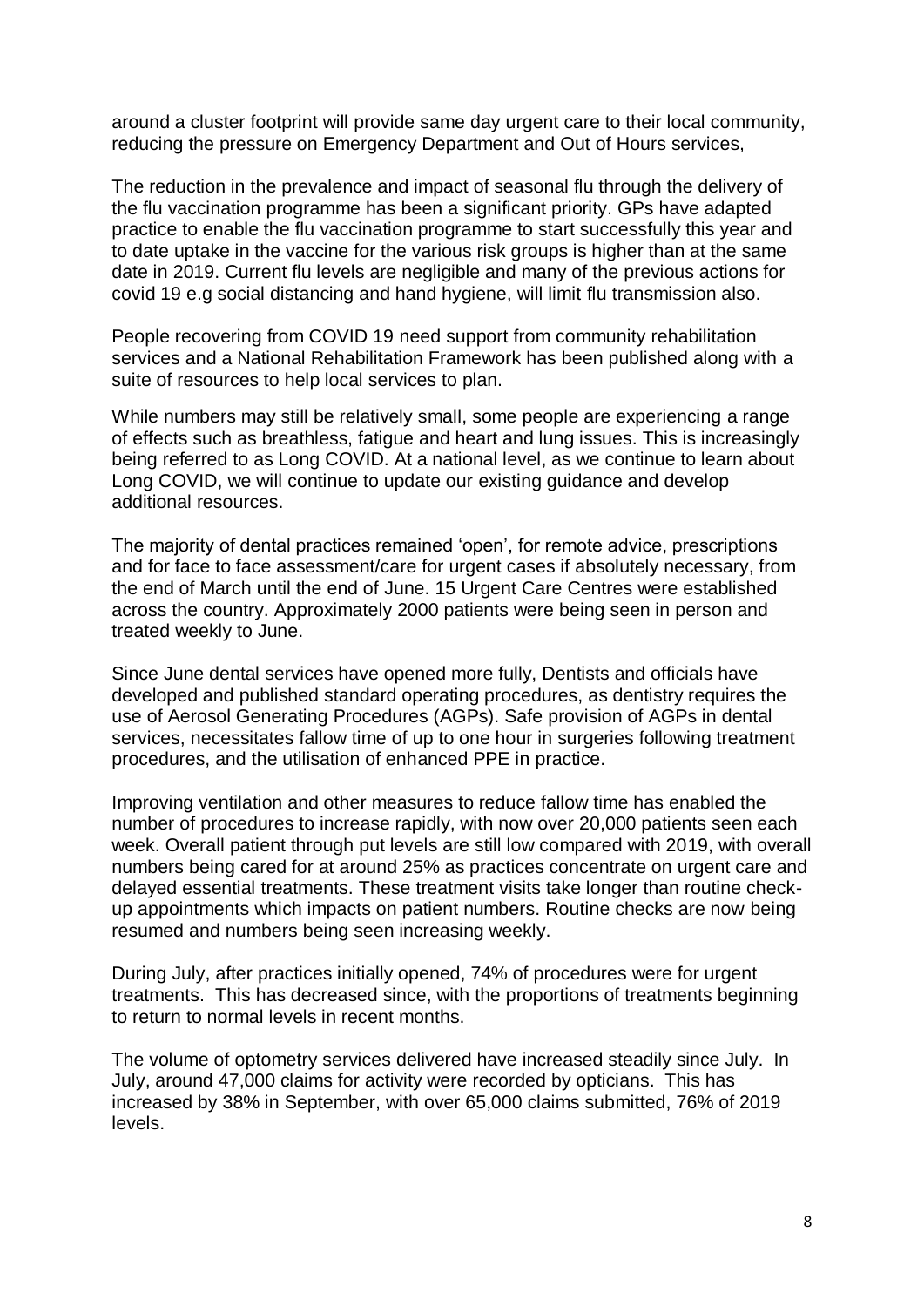Pharmacy services have remained open throughout the pandemic, with practices continuing to respond to the need for new ways of working. For example, practices were provided funding for and implemented measures to ensure social distancing in stores. From the start of the pandemic, there was an increase in demand for prescribing services, particularly emergency supply.

# **How are you mitigating the risks around clinical negligence claims given the difficult decisions that are having to be made regarding the prioritisation of services during the pandemic**

NHS Wales Shared Services Partnership (NWSSP) Legal & Risk Services report that it is very difficult to assess the extent of an increase in clinical negligence claims at this early stage. They envisage concerns/claims in respect of hospital acquired Covid-19 infections, non-Covid-19 treatment such as missed/delayed diagnosis and treatment cases and allegations in respect of consent.

The following measures have been put in place by NWSSP Legal and Risk Services to mitigate the effect of any increased claims and complaints activity due to Covid-19:

- With the support of NWSSP Welsh Risk Pool Services, the collation and analysis a number of key data items from Health Boards and Trusts to help estimate the likely exposure to the risk of COVID related claims.
- A contingency plan for additional staff resource, should a significant number of COVID related cases come in;
- Programmed functionality into our legal case management system to flag and report on all cases that have a COVID related element;
- The provision of individual pieces of legal advice as well as more generic guidance to Health Boards and Trusts on dealing with COVID related matters that could become claims;
- A guidance note is to be distributed shortly focussing on the investigation of Covid-19 related concerns under Putting Things Right and reminding NHS concerns teams of the legal test of qualifying liability;
- Articles on potential Covid-19 related clinical negligence claims in its regular newsletters for NHS Wales with advice on how to prepare now to avoid and defend future claims;
- Attending the virtual Listening and Learning from Feedback Group (LLFG) meeting on 25 September and providing information to members on how to handle potential clinical negligence claims/concerns as a result of Covid-19, including advice on record keeping etc to help defend claims;
- A further panel workshop will be held for NHS concerns and clinical negligence teams on 9 December. Panel members will include a NWSSP Legal & Risk Service representative, the Chair of the LLFG, and an Executive lead with responsibility for infection control/ PPE;
- Focussing on potential Covid-19 related claims and concerns at our client (Health Board and Trust) development day on the  $24<sup>th</sup>$  November;
- Using the networks to promote a consistent and robust approach to claims and concerns management, all of which are attended by a solicitor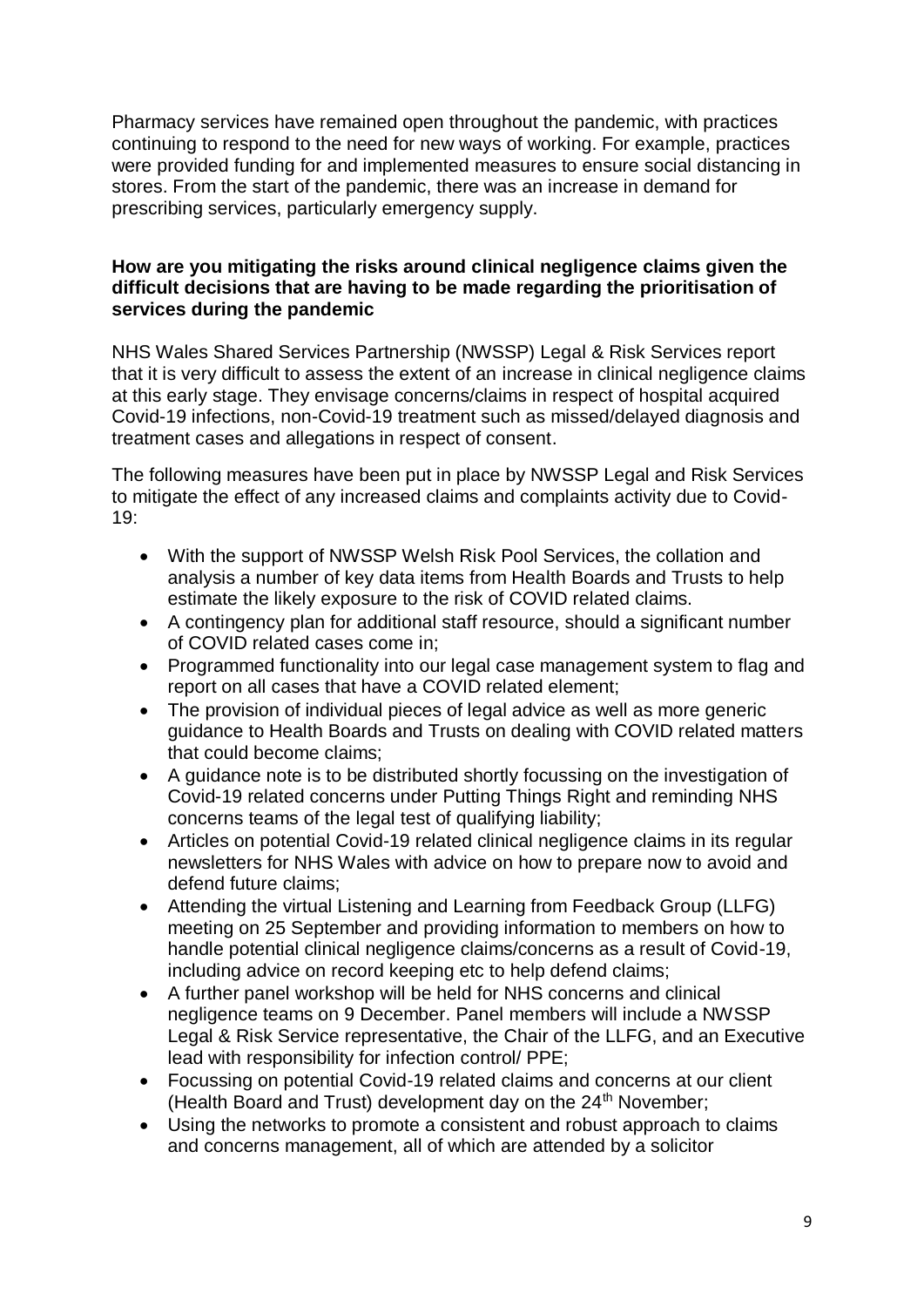- We are arranging to meet with Board Secretaries to prepare for a possible public inquiry.
- WRP have supported organisations to have a consistent method of capturing incidents related to potential Covid-19 exposure"

#### **We have concerns over the replacement of the Canisc system, and understand that the contract for the Blaenavon Data Centre is coming to an end. Please could you provide us with an update on this situation including the potential impact of the closure and delays in cancer treatments.**

The contract for the Blaenavon Data Centre will end in late 2021 and NWIS have a timetabled plan to leave Blaenavon by summer 2021. A new datacentre location has been procured, and the contract is due to be awarded December 2020. All services and systems currently hosted in Blaenavon will be migrated to cloud where feasible or moved to the new datacentre location.

The Cancer Network Information System Cymru (CaNISC) will be moved to the new datacentre location as part of this plan. To manage CaNISC risks in relation to the move, the Cancer informatics Programme Board has accelerated the Cancer Informatics plan, prioritising development to areas where loss of functionality would have greater impact on cancer services. Programme delivery arrangements have been revised to support this approach with teams in NWIS, Velindre, the Cancer Network and the wider cancer service working closely together on both the development and implementation plans.

Significant work has already been undertaken to provide resilience in the event of a system failure and to maintain access to CaNISC case note information. CaNISC case note summaries are now available across Wales as part of the Digital Health & Care Record, independent of the CaNISC system itself, which also has the benefit of making case notes available to GPs and other clinical professionals who are providing patient care but not CANISC users.

### **On 1 November 2020, Public Health Wales reported that, due to a data transfer problem between it and the NHS Wales Informatics Services 'some recent test results may not have been included' in the data reported for that day. Can you explain what happened and what actions have been taken to avoid any recurrences of the issues.**

In relation to the delay in data transfer between the NHS Wales Informatics Services and PHW that was reported by Public Health Wales on 1 November, this related to a failure in the regular data extract from the Welsh Laboratory Information Management System. This was fully resolved and the results were included in the following days published figures. We are aware there have been several examples of delays and problems with the release of data on testing at England/UK level. Generally we are at least as comprehensive, transparent, and real time as any other part of the UK, probably more so.

**In August, you provided an update on the implementation of the recommendations in the Committee's report about the management of follow**